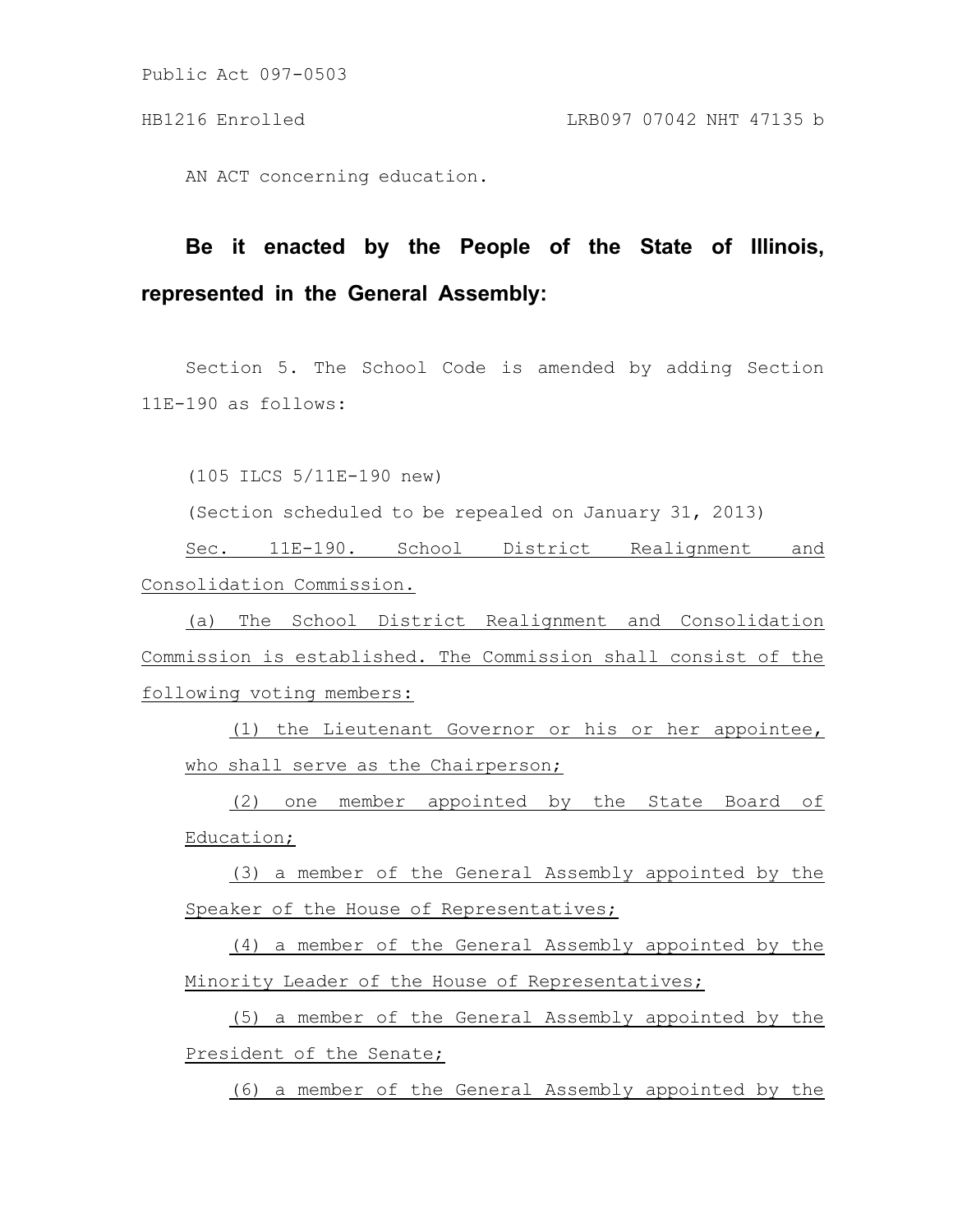Minority Leader of the Senate;

(7) a representative of a statewide professional teachers' organization appointed by the head of that organization;

(8) a representative of a different statewide professional teachers' organization appointed by the head of that organization;

(9) a representative of a statewide organization that represents school boards appointed by the head of that organization;

(10) a representative of a statewide organization representing principals appointed by the head of that organization;

(11) a representative of an organization representing professional teachers in a city having a population exceeding 500,000 appointed by the head of that organization;

(12) a representative of an association representing school business officials appointed by the head of that association;

(13) a representative of an association representing school administrators appointed by the head of that association;

(14) a representative from the Chicago Board of Education appointed by the Chicago Board of Education;

(15) a representative from an organization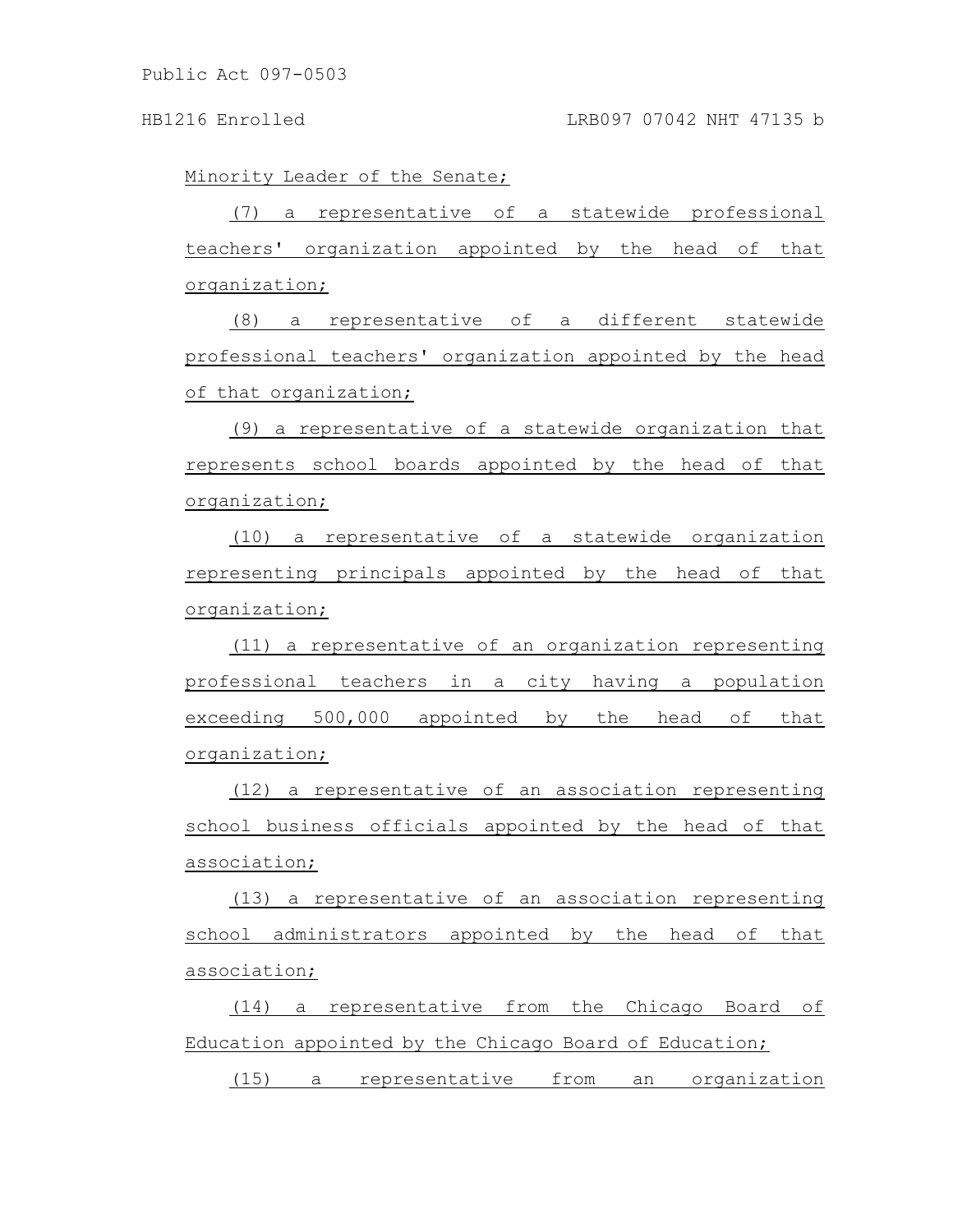representing administrators of special education appointed by the head of that organization;

(16) a representative from a statewide parent organization appointed by the head of that organization;

(17) a representative from an organization representing high school districts appointed by the head of that organization;

(18) a representative from a rural school district appointed by the Governor;

(19) a representative from a suburban school district appointed by the Governor; and

(20) a representative of an association that represents regional superintendents of schools appointed by the head of that association.

Members shall serve without compensation, but shall be reimbursed for their reasonable and necessary expenses from funds appropriated for that purpose. Members shall be reimbursed for their travel expenses from appropriations to the State Board of Education available for that purpose and subject to the rules of the appropriate travel control board.

The Commission shall meet at the call of the chairperson, with the initial meeting of the Commission being held as soon as possible after the effective date of this amendatory Act of the 97th General Assembly, and shall hold public hearings throughout this State.

The State Board of Education shall provide assistance and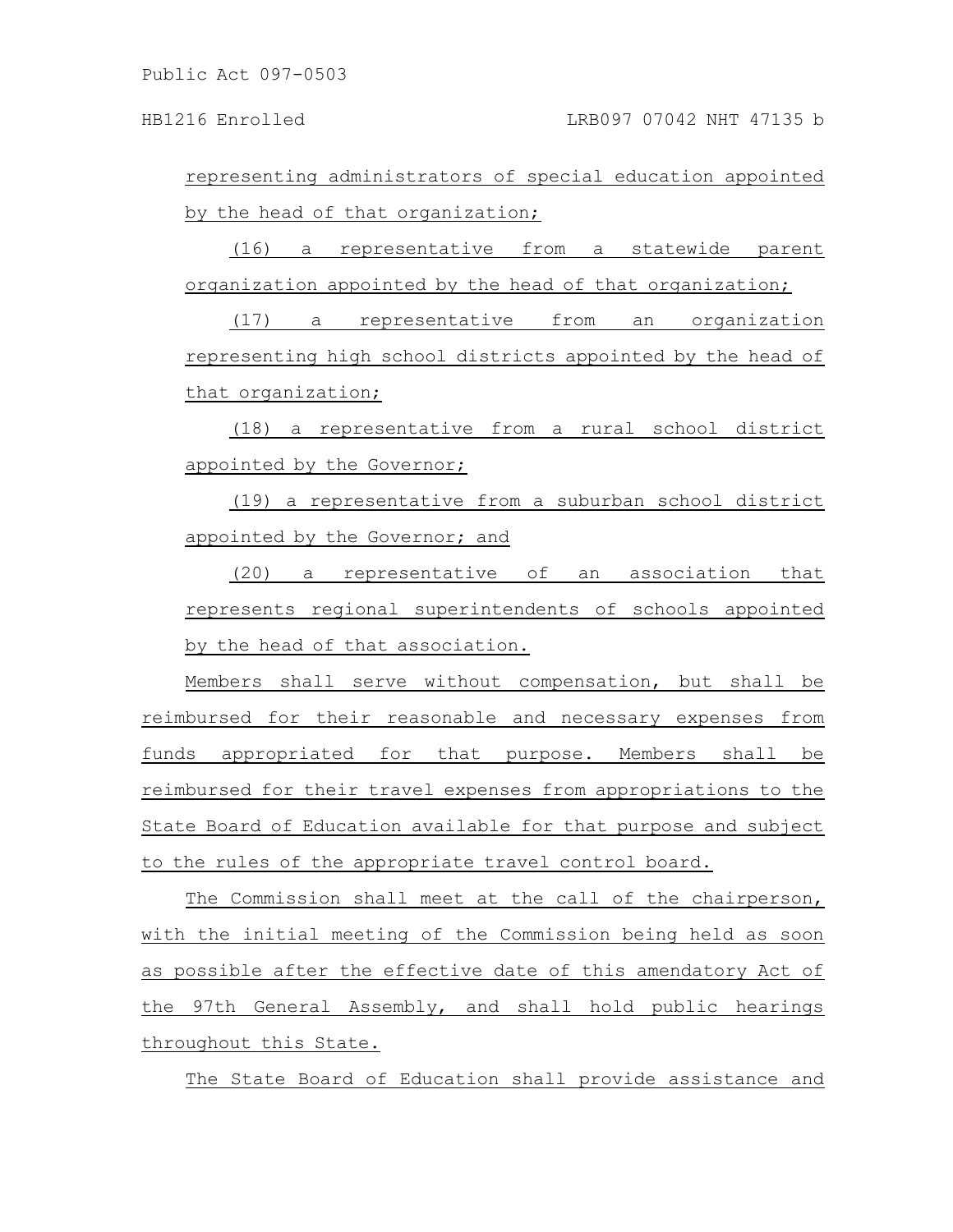necessary staff support services to the Commission.

(b) The purpose of the Commission is to make recommendations to the Governor and General Assembly on the number of school districts in this State, the optimal amount of enrollment for a school district, and where consolidation and realignment would be beneficial. The Commission's recommendations must focus on all of the following areas:

(1) Reducing the money spent on duplication of efforts.

(2) Improving the education of students by having less obstacles between qualified teachers and their students.

(3) Lowering the property tax burden.

(4) Providing recommendations as to what the net cost savings of realignment is to this State.

(5) Providing input to school districts on reorganization.

(c) On or before July 1, 2012, the Commission must vote on its recommendations and file a report with the Governor and the General Assembly. If the Commission adopts the report by an affirmative vote of at least 11 of its members, then the General Assembly must, within 14 days after the report is filed by the Commission, vote on whether to accept the report by the adoption of a resolution by a record vote of a majority of the members elected in each house. If the General Assembly is not in session on the day that the report is filed, then the General Assembly must vote on whether to accept the report within 14 days after the General Assembly convenes for the